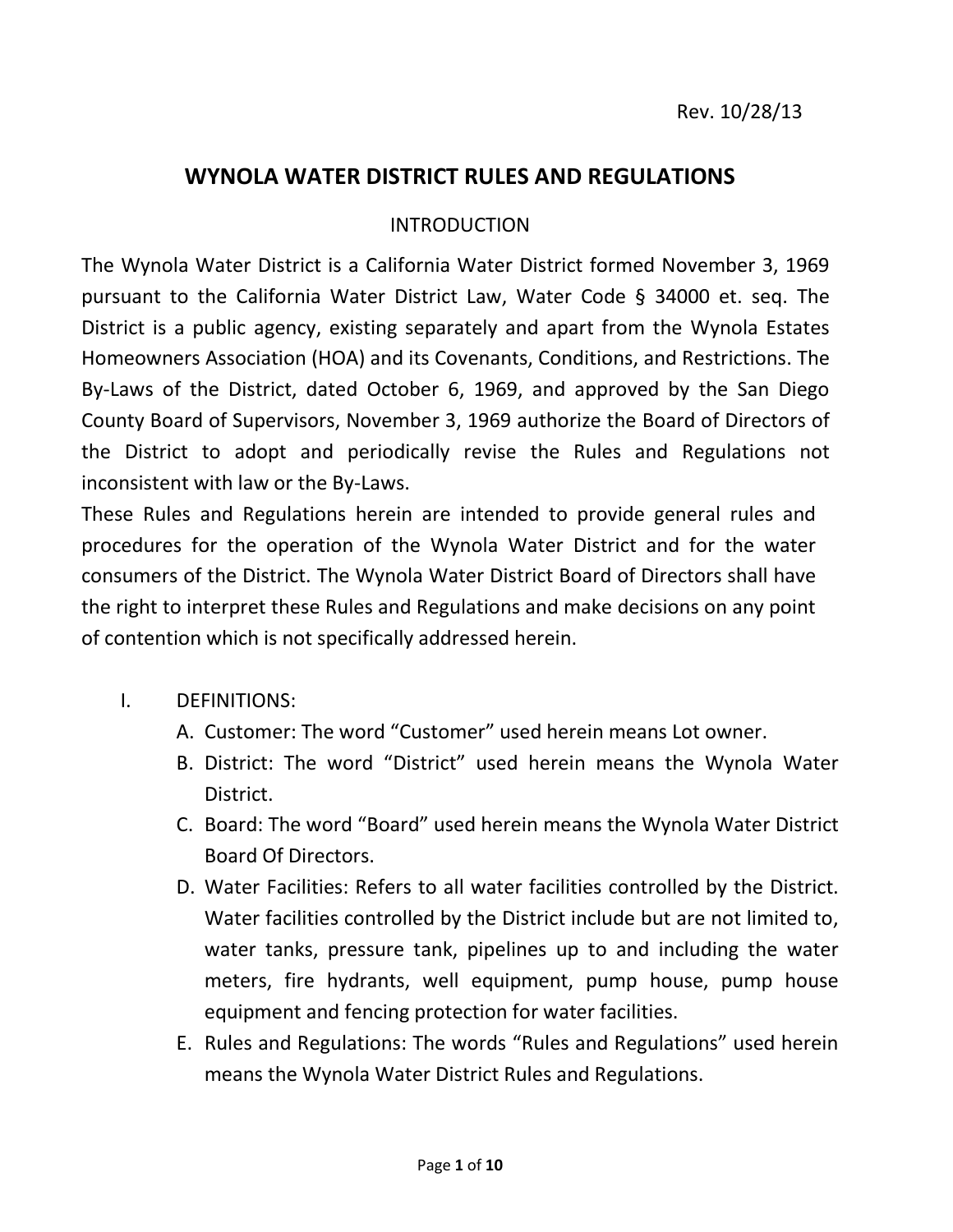- II. GENERAL:
	- A. Complaints and suggestions: Complaints and suggestions by customers as to service shall be submitted in writing to the Board. Complaints and suggestions should be addressed as follows:

Wynola Water District P.O. BOX 193 Santa Ysabel, CA 92070

- B. Water System Emergencies: Call the emergency phone number shown on your water bill.
- C. The Customer shall convey these Rules and Regulations to any renter of his Lot prior to renting.
- D. Upon the sale or transfer of ownership of a property, the Customer shall immediately notify the District in writing of such change. Customers are responsible for all water charges until they formally submit written notice of discontinuation of service.
- E. The District will, upon request, furnish available information for locating pipelines, meters or other property of the District to avoid, insofar as possible, damage to such property during construction or other work on any property. The District does not guarantee the accuracy of any information so furnished and the Customer assumes all responsibility for damage sustained by reason of the inaccuracy of such information.
- F. Use of Wynola Water District water from fire hydrants is prohibited except by certified Fire Department Personnel or under the direction of the District.
- G. The District does not approve the practice of connecting electrical ground wire systems to water pipes. Materials used by the District are electrically nonconductive and do not provide adequate grounding.
- H. The Customer is responsible for protecting his private plumbing system with suitable means for pressure relief if he deems that his plumbing cannot withstand the District's water pressure.
- I. All connections/disconnections or any repairs to the distribution system must be performed under the direct supervision of the District's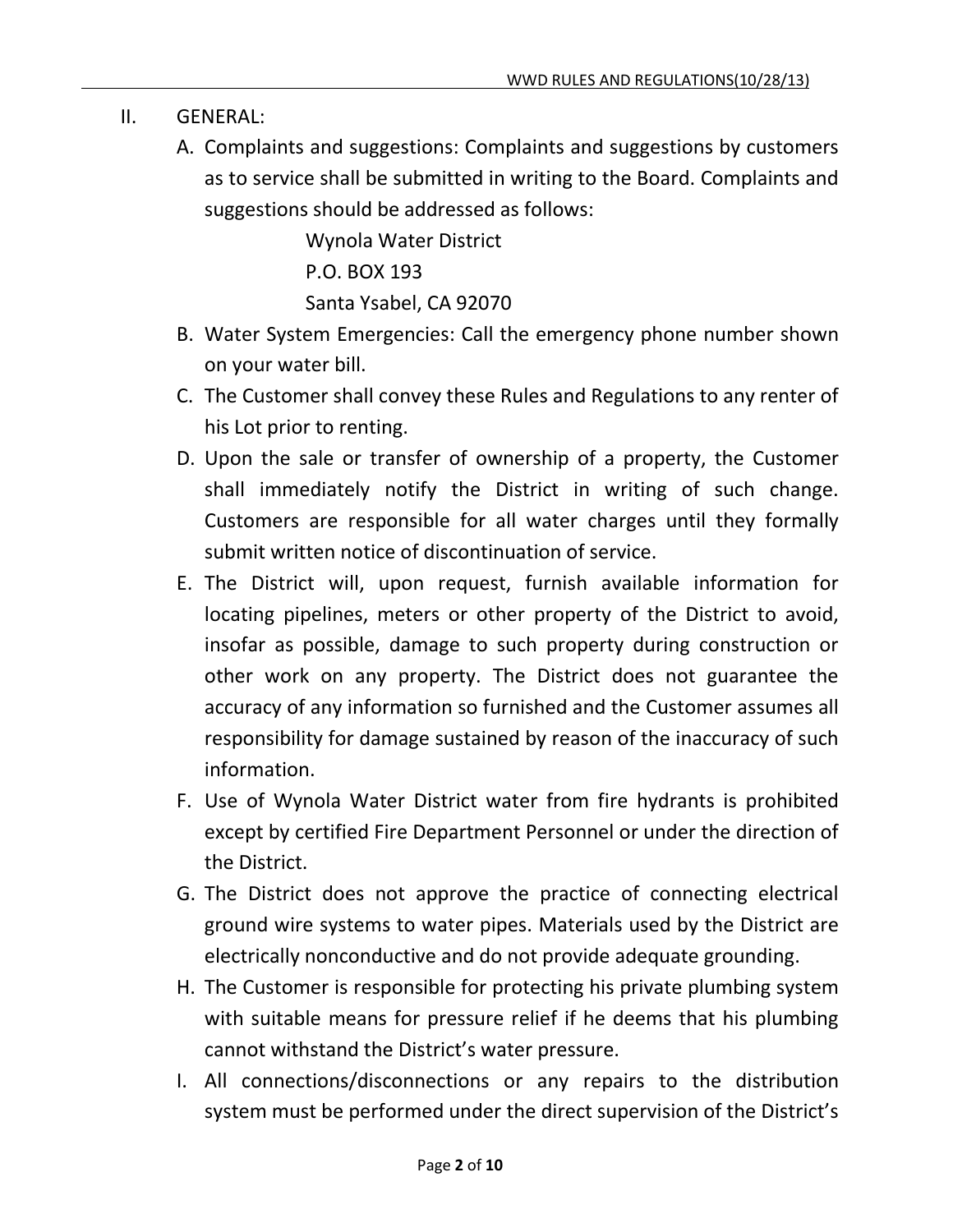Certified Water Distribution Specialist.

- J. Wynola Estates HOA Covenants, Conditions, and Restrictions (CC&R's): Any conflict between the CC&R's and the Rules and Regulations herein, these "Rules and Regulations" shall prevail.
- K. Amendments: The Board, at its own discretion, may amend, delete or add to these Rules and Regulations.
- III. APPLICATION FOR TRANSFER OF SERVICE OR METER INSTALLATION/ CONNECTION TO DISTRICT WATER SYSTEM:
	- A. Service application forms are available from the District. Applications must be completely filled in and signed by new Customer. The Customer's signature on the application constitutes the Customer's agreement to these Rules and Regulations. The application must also be accompanied by all required fees and deposits and submitted to the Board for approval. If the application is not approved, all fees and deposits will be returned to the Customer.
	- B. Water service will be provided when the application has been approved by the Board.
	- C. After approval of the application, the water meter will be installed or transferred by the District. The District reserves the right to determine the location of each service connection.
- IV. CHARGES:
	- A. WATER BILLS: Quarterly water bills shall be issued by the District in January, April, July and October for the previous three months.
	- B. Charges for transfer of service or meter installation and connection to the District's water system shall be paid upon application for service.
	- C. Water service revenues should generally be sufficient to pay for operations, maintenance, future equipment replacement and new equipment to meet water demands.
	- D. A Fee and Rate Schedule will be issued as required by the District to disseminate to all Customers the current charges for water and systems availability fees, water rate schedules and late payment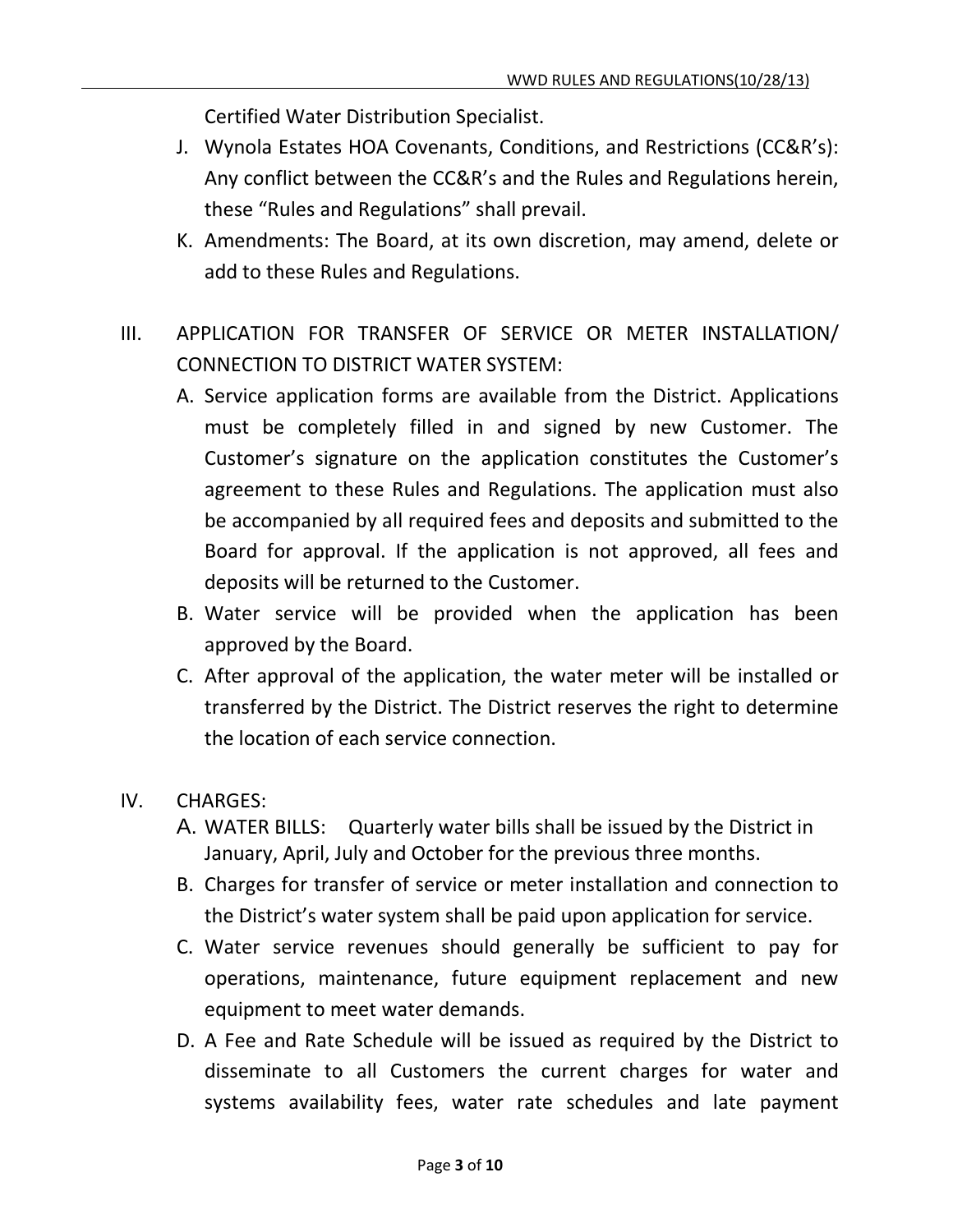schedules.

- E. Customers to whom the District delivers water are responsible for the payment of charges made by the District. This responsibility remains the Customer's responsibility even though he has made other arrangements for payment (e.g. tenant).
- V. WATER DELIVERY:
	- A. The District does not guarantee in any manner the continuous delivery of water on demand nor does it assume any responsibility for damages which may occur due to the interruption of water deliveries.
	- B. Circumstances may require the shutoff of water from time to time. Such stoppages will be held to a minimum and, except in emergencies, will be done with prior notice to the Customer(s) concerned.
	- C. The District does not guarantee the maintenance of a constant water pressure. Water pressure will vary from time to time and from place to place depending on the conditions of the water supply, water usage by Customers and Lot elevation.
- VI. ENFORCEMENT: Violation of the following by Customer may result in (1) administrative action, (2) discontinuance of service, and/or (3) legal action if corrections are not made and/or all charges and fines are not paid within 30 days after notice thereof.
	- A. GENERAL:
		- 1. The Customer shall not permit leaks or other waste of water, including loss of water due to bursting of frozen pipes. Proper preventative measures should be taken to prevent such freezing of plumbing.
		- 2. The Customer is responsible for paying for all water lost through a leak on the owner's side of the meter.
		- 3. Water supplied by the District shall not be used to serve properties or persons outside the boundaries of the District.
		- 4. The District may restrict water deliveries to individual Customers when: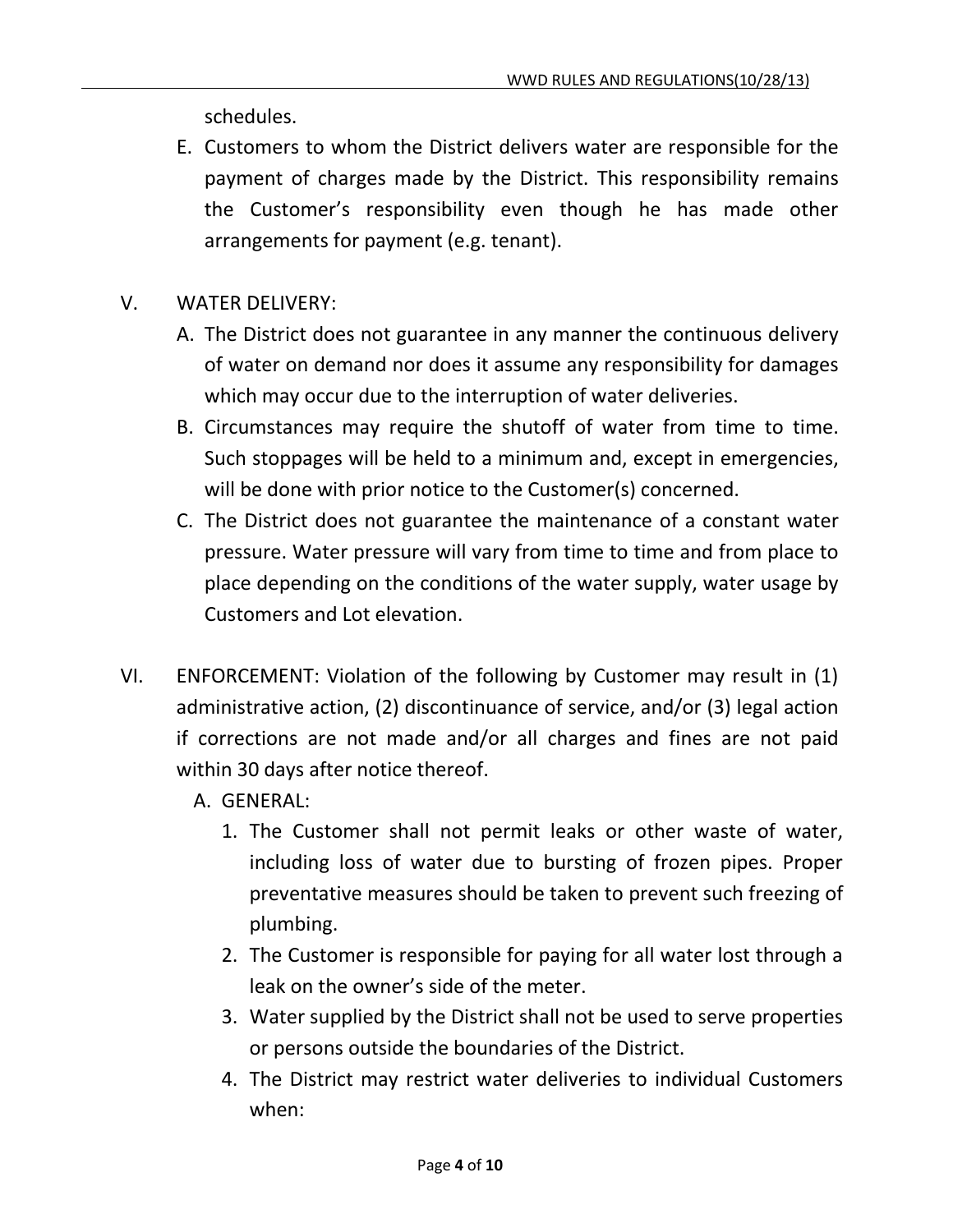- a. Water availability requires such measures to assure equitable division of available water among all Customers.
- b. A Customer is using a disproportionate amount of water, including but not limited to irrigation or construction.
- c. The Customer enters into an agreement to resell any portion of the water received from the District.
- d. The Customer uses water for commercial/business purposes.
- 5. The Customer shall not have privately owned wells, nor privately owned pipelines from other water sources.
- 6. District water may be used for construction and grading purposes under the following requirements:
	- a. Prior approval of the Board.
	- b. There is no shortage of water as determined by the Board.
	- c. Between the dates of November 1 and May 1 of the calendar year.
	- d. The contractor shall pay for construction and grading water based on the pricing set forth in the Fee and Rate Schedule published by the District.
- B. WATER CONSERVATION: The District is a small community system that depends on Ground Water for its existence. Its source of water has limitations. To ensure that all Customers have sufficient water, the Board will monitor the amount of water available, the amount of water used on a quarterly basis, keep all Customers knowledgeable about the status of water availability and take the actions if necessary to assure the availability of water. However, in years of little rainfall it may be necessary to implement the following conservation actions:
	- 1. WATER USAGE ADVISORY NOTICE:

The Board may determine that a minimal voluntary water conservation effort is needed and post Water Usage Advisory Notice signs at each of the two highway entrances to Wynola Estates. Upon the posting of the signs, all Customers should make a concerted effort to further conserve water.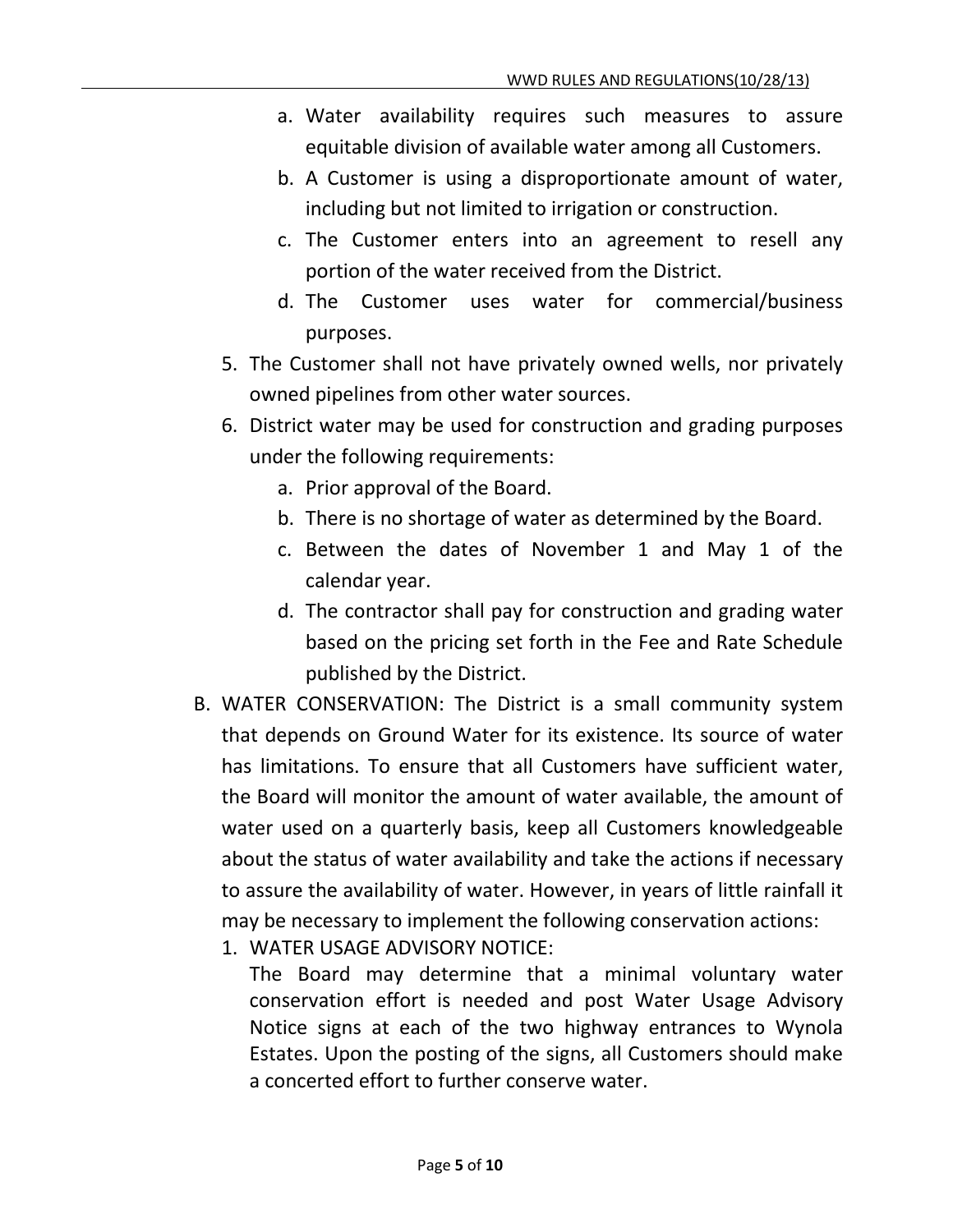- 2. WATER USAGE MANDATE and/or SURCHARGE NOTICE:
	- a. The Board may determine that a stronger water conservation effort is needed and issue a mailed Water Usage Mandate and/or Surcharge Notice.
	- b. The Customer must immediately reduce their use of water as directed by the Board. The Board will commence monitoring the "High Use" Customer's Water Meter on a weekly basis after the mailing of the notice and share the data with the Customer to assist them in monitoring the water usage reduction.
	- c. A water surcharge is a charge in addition to the regular water rates paid by the Customer and may be implemented in emergency situations if determined by the Board to be necessary.
	- d. The Board will review the data collected and determine if further action is required. The Customer will receive a written notice as to the findings of the Board.
- 3. In regards to paragraphs B1. and B2. above, those Customers that continue to use amounts of water that are not acceptable to the Board will be subject to having a "water restrictor" placed on their water meter and/or the Board may take other actions to bring the Customer into compliance with these Rules and Regulations.
- 4. The Board will weigh heavily on the average Wynola Estates and American Family usages of water when making decisions pertaining to this Section.
- VII. WAIVERS AND EXCEPTIONS: The Board shall have the authority to grant waivers and exceptions to the Wynola Water District Rules and Regulations on a case-by-case basis. No waiver of a breach of any of the conditions or restrictions herein contained shall be construed to be a waiver of any succeeding breach of the same or any other condition or restriction.
- VIII. GRANTING OF WAIVER: The Board may choose to take no action or may grant waivers to the above restrictions when, in its sole discretion, it deems the subject violation to be unobjectionable as to sight, smell, sound, or health and safety; impractical to enforce; self-correcting; or when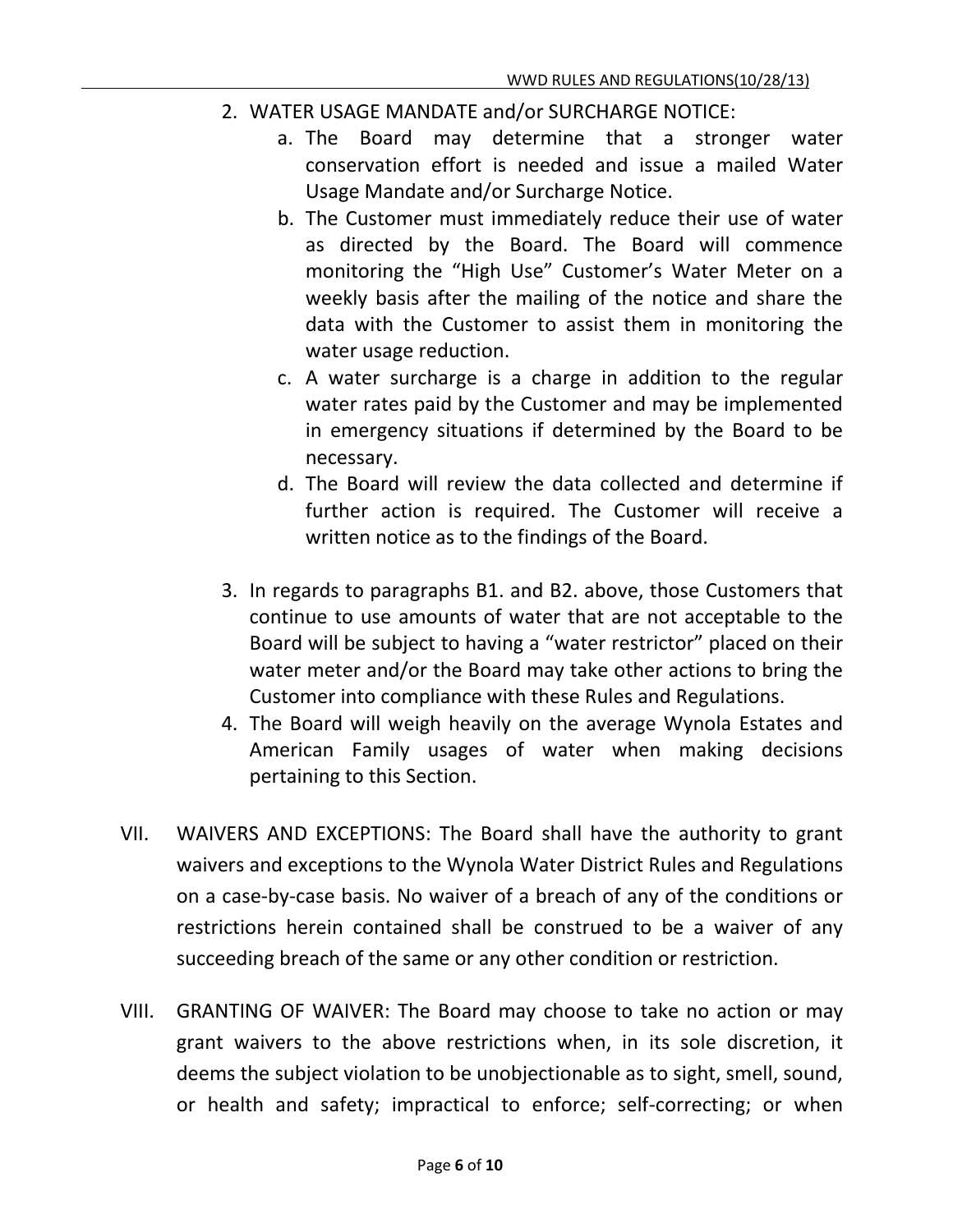Customers who could potentially be affected by the violation have been consulted and have no objection. Waivers may be temporary or permanent. All waivers are granted on a case-by-case basis, and the granting of a waiver in any specific case should not be construed as the granting of similar waivers in any future similar cases.

- A. When a waiver is granted, no violation of the Rules and Regulations shall be deemed to have occurred with respect to the matter for which the exception was granted. The granting of an exception shall not operate to waive any of the terms and provisions of the Rules and Regulations for any purpose except as to the particular land and particular provision covered by the exception, nor shall it affect in any way the Customer's obligation to comply with all governmental laws and regulations affecting the use of the Separate Interest, including, but not limited to, zoning ordinances and setback lines or requirements imposed by any governmental entity having jurisdiction.
- B. The Board may charge a reasonable fee to cover any costs associated with the waiver approval process, or for issuance of an exception.
- C. No waiver may be granted if it would violate any Law.
- D. It is recognized that, as of the effective date of these Rules and Regulations, there may be existing situations that are violations of these restrictions. Taking into account the cost and practicality of correcting a violation, actions available to the Board in these instances include the granting of a temporary or permanent waiver, or the requirement to correct the condition within a reasonable time period, or prior to a change of ownership in the land.
- IX. NO LIABILITY OF BOARD MEMBERS: In discharging its duties, the Board acts on behalf of its Customers. No Board member shall be individually or personally liable or obligated for performance or failure of performance of such duties except as provided in the California Tort Claims Act, Gov. Code § 810 et, seq. District is obligated to defend and indemnify its Board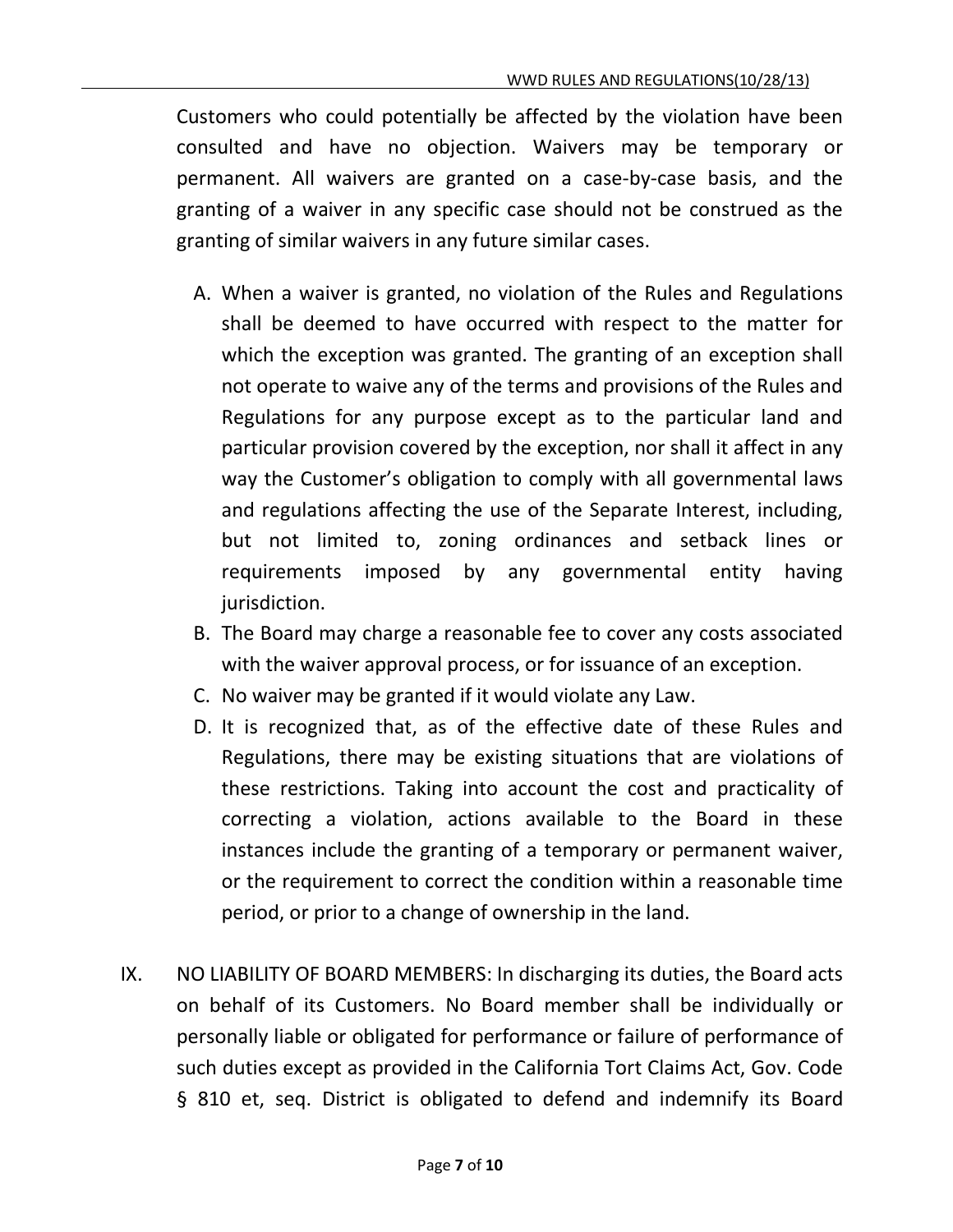members, officers and employees for actions taken within the scope of their duties except as provided in the California Tort Claims Act.

- X. INTERPRETATIONS: As circumstances require, the Board shall, in its sole discretion, render interpretations of these Rules and Regulations. Such interpretation shall be with regard to intent, the meaning of specific words or phrases, or the application of the Rules and Regulations to situations not specifically delineated in this document.
- XI. AMENDMENTS: The Board can amend any portion or section of these Rules and Regulations by a 4/5 vote of the Board.
- XII. ENFORCEMENT OF RULES AND REGULATIONS: the Board shall have the right to enforce, by any proceeding at law or in equity, all provisions, conditions, restrictions, covenants, easements, reservations, liens, and charges now or thereafter imposed by the Rules and Regulations provisions. The remedies provided for herein are to be considered cumulative and the use of one remedy shall not preclude the use of any other. The Board shall have the power to establish fines for violations of the provisions of these Rules and Regulations, and to collect the same in a legal proceeding. Parties must use their best efforts to resolve matters informally, including use of alternative dispute resolution, prior to institution of legal action, provided, however, that in cases of emergency, immediate legal action is appropriate.

Each Customer, tenant, occupant, licensee, invitee or guest with the District shall comply with the provisions of these Rules and Regulations enacted by the Board, and decisions and resolutions of the Board or its duly authorized representative. Each Customer shall be responsible for insuring that his or her tenant, occupant, licensee, invitee or guest within the District complies with the terms of these Rules and Regulations. Failure to comply with any such provisions, decisions, or resolutions shall be grounds for an action to recover sums due for damages, for injunctive relief, for declaratory relief, for legal fees, or such other relief as is just and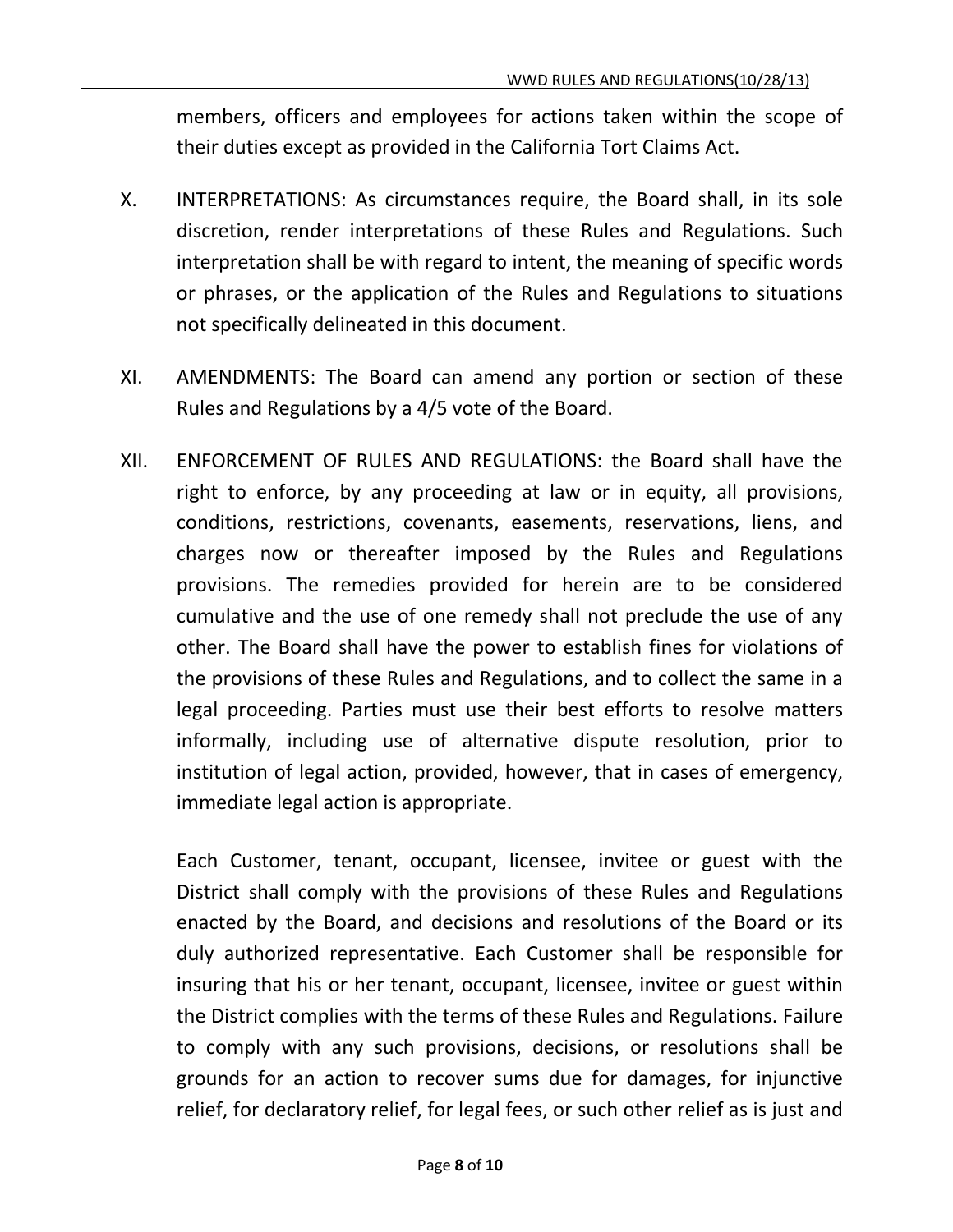proper.

XIII. EFFECTS OF RULES AND REGULATIONS: These Rules and Regulations shall operate as covenants running with the land. Every conveyance of property is and shall hereafter be made and accepted and the District is and shall hereinafter be granted only upon and subject to the expressed provisions, restrictions and covenants herein referred to and shall bind the parties hereto and their heirs, devisees, legatees, executors, administrators, successors, and assigns. Such restrictions and covenants are imposed upon the District as an obligation or charge against the same for the benefit of each and every Customer. The Board or any owner of lands subject to these Rules and Regulations may enjoin any breach of these Rules and Regulations.

It is the intention that the remedy of enforcement of these Rules and Regulations shall be an action to stop or prevent the violation of the provisions, or by an action for damages, or for both. Such action or actions shall inure to and pass with each and every one of the properties in the District for the mutual benefit of subsequent Customers. Any judgment entered against a person in violation of the provisions shall include reasonable attorney's fees and all other costs and expenses incurred by the person or entity enforcing these Rules and Regulations.

- XIV. SEVERABILITY OF RULES AND REGULATIONS: In the event any Rule or Regulation herein contained is declared invalid or void by any court of competent jurisdiction, such invalidity or voidance shall in no way affect any valid condition or restriction contained in these Rules and Regulations.
- XV. NOTICE: After approval by the WWD Board, these revised Rules and Regulations will be posted on the WWD Web Site (www.WynolaEstates.com/water/rules) and notice of these revised Rules and Regulations and information on obtaining a copy will be included on a regular water bill. Notice shall be deemed delivered three business days after the Water bill has been e-mailed or mailed postage paid, by regular U.S. Mail, addressed to the Customer's latest address known to the Board. Customers are responsible for keeping the Board informed as to any